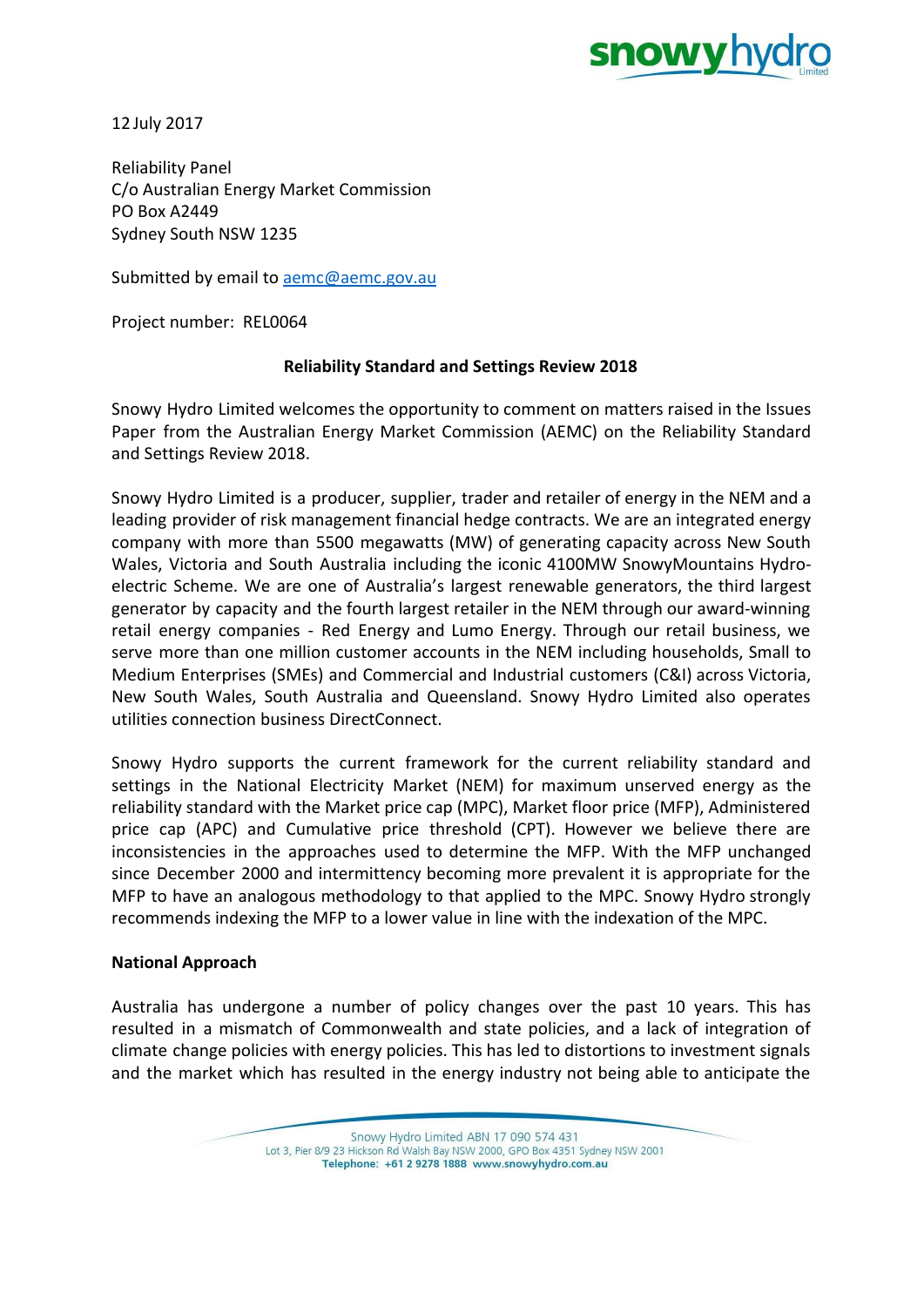necessary changes so as to make appropriate investment decisions to achieve a secure, reliable energy market. The numerous carbon and energy policies initiated by individual jurisdictions are resulting in increased cost and higher risk for energy users and are challenging the integrity of the NEM. Snowy Hydro therefore advocates a national and integrated approach to climate change policy as state based renewable energy targets put the stability and security of the electricity power system at risk in the absence of complementary dispatchable and non-intermittent generation.

The investment in generation required by the industry cannot occur without credible and enduring national energy and climate policy. With the energy industry's investment focus shifting to a combination of firm lower emissions gas generation, renewables and enabling technologies, more than 2,000 megawatts of firm generation exited the market in Australia last year.

Snowy 2.0 would help the NEM transition to meeting Australia's commitment to reduce emissions by 26 per cent to 28 per cent of 2005 levels by 2030 and maintain reliability. The 2,000MW of additional, dispatchable, and flexible hydro generation would play a key enabling role to support the increase in penetration of intermittent generation such as wind, rooftop PVs, and large-scale solar. Additionally this additional hydro generation could provide ancillary services such as inertia and spinning reserve which are not available from asynchronous generation from wind and solar.

### **Reliability Standard**

Snowy Hydro believes that the current level of expected unserved energy (USE), in megawatt hours (MWh), should not exceed 0.002 per cent of the total energy demanded per region, in any financial year. In 2016 the Panel concluded that the existing level of standard (0.002 per cent of USE) remained broadly consistent with AEMO's measure of the value of customer reliability (VCR).

AEMO recently modelled<sup>1</sup> the impact of "short-term withdrawal" generators returning to service in 2017-18 to aid in reducing USE. Snowy Hydro notes the short term withdrawn generation plans listed to return as part of a market response in the ESOO have either returned to service or are planning to return to service<sup>2</sup>. Figure 1 shows that if a combination of these withdrawn generators return to full service, USE is projected to reduce below the reliability standard in both South Australia and Victoria. We therefore believe that the USE figure should not change.

<sup>1</sup> AEMO, 2016, Update Electricity Statement of Opportunities for the National Electricity Market, November 2016 <sup>2</sup> The generators returning to service include:

<sup>•</sup> Pelican Point Power Station in South Australia back to full service (239 MW).

<sup>•</sup> Tamar Valley Power Station in Tasmania (208 MW).

<sup>•</sup> Swanbank E Power Station in Queensland (365 MW).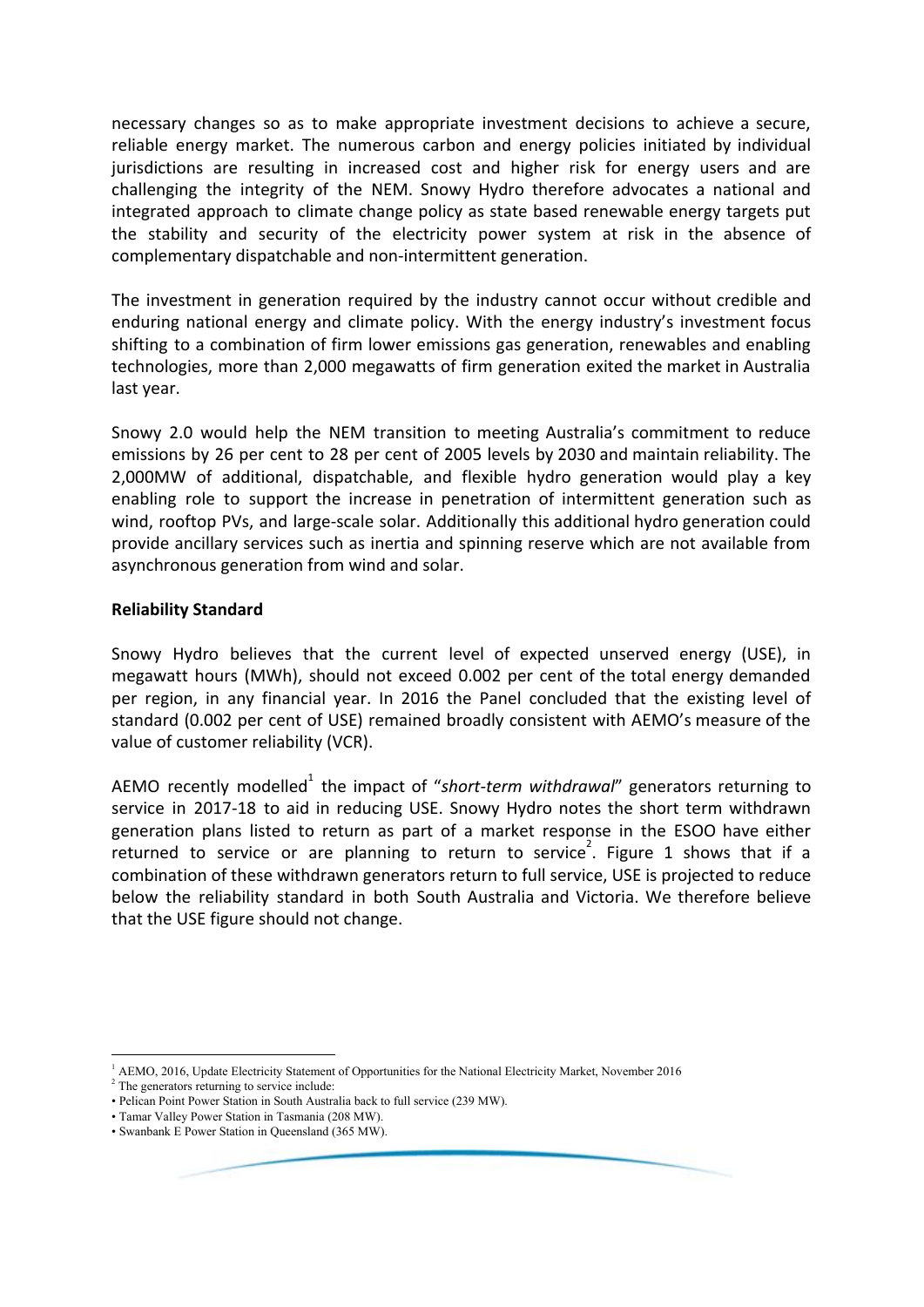

**Figure 1: Victoria and South Australia supply adequacy with market response**

Source: AEMO, 2016, Update Electricity Statement of Opportunities for the National Electricity Market, November 2016

To date the reliability standard has essentially been met. Snowy Hydro does not believe the design of the NEM needs to change. The energy-only market has been robust and delivered the required levels of generation investment, system reliability and security. The decentralised decision making in the NEM has ensured investments have been prudent. We do not support moving to a Capacity Market.

# **Market Price Cap, Cumulative Price Threshold and Administered Price Cap**

Snowy Hydro submits that the MPC which is currently set at \$14,200/MWh should remain indexed to movements in the consumer price index (CPI) each financial year. The CPT should remain at 15 times MPC and the APC set at \$300/MWh.

The AEMC Issues Paper highlights that "*with the exception of 2015-16, the number of times the market price cap has been reached in the national electricity market has increased year-on-year since 2011-12 with the highest number of market price cap events in the 2016/17 year to date occurring in South Australia*" . Snowy Hydro submits that the 2016/17 <sup>3</sup> price cap events are driven by firm generation retiring as an increasing amount of

<sup>3</sup> Reliability Panel, Reliability standard and reliability settings review 2018, Issues Paper, 6 June 2017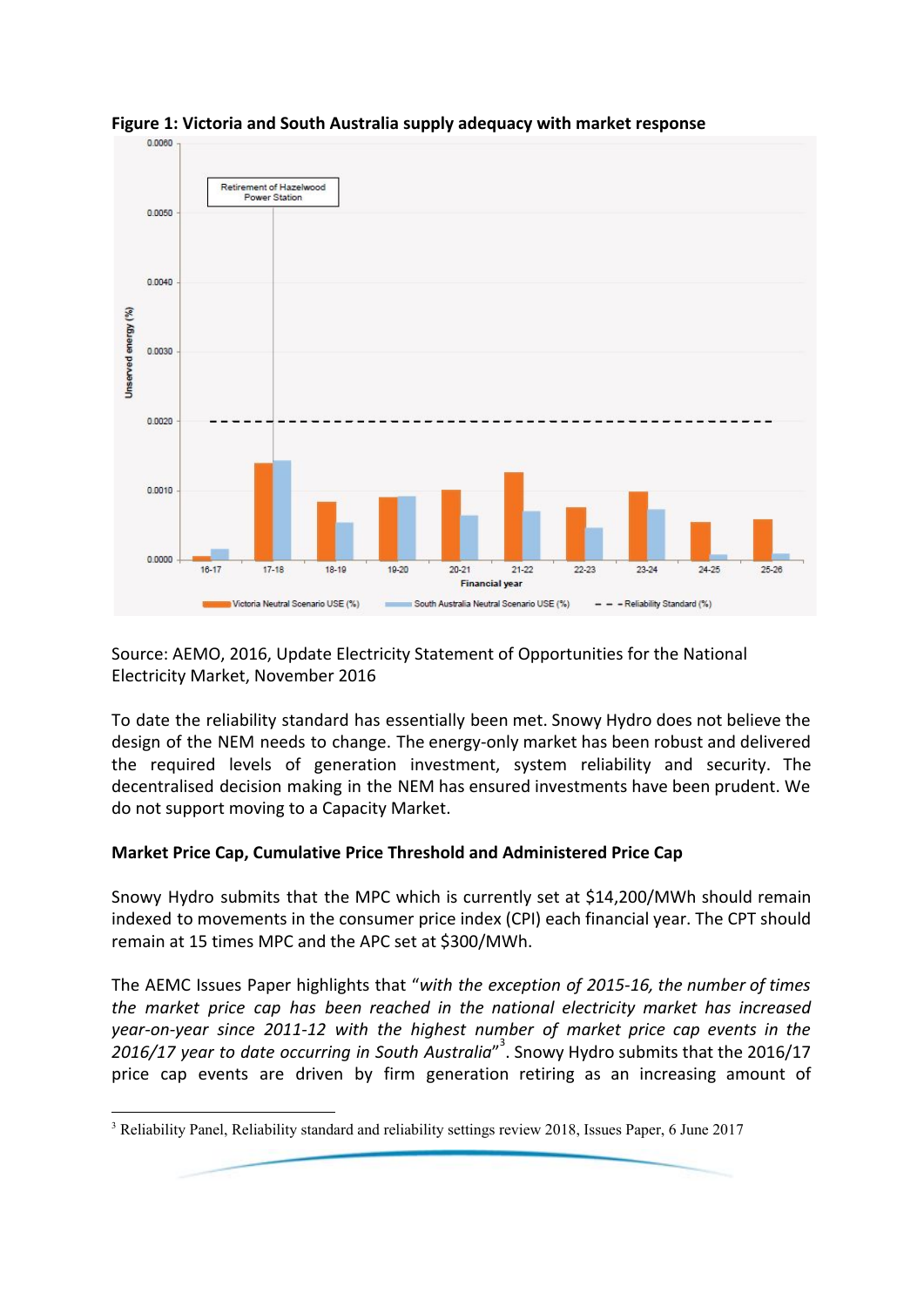intermittent generation comes into the market, the need for expensive short-term generation to fill supply gaps, and the absence of national energy policy certainty.

Most recently, wholesale prices have jumped as a result of the closure of the Hazelwood Power Station in Victoria. It was the latest in a series of baseload power station closures that over time have impacted all states across the NEM. There is now less firm capacity available, not just within Jurisdictions but also for export to other states. The inclusion of Snowy 2.0 would add firm generation back into the grid and will likely minimise the incidence of market price cap events.

The wholesale market pricing signals provides important information to investors about when and where new generation is most valuable. For example, South Australia is showing signs that the region is saturated with wind generation (Figure 2 below). It is essential to preserve this feedback between demand and supply to ensure efficient investment.



**Figure 2: South Australia's wind generation by trading interval and price, 2016**

Source: NEM Review 2017, market data.

There is no evidence to suggest that the MPC at its current levels will not provide the incentives for new investment in the NEM when it is required. All available evidence shows that the MPC has been a signal for new investment which has allowed the reliability standard to be met without AEMO intervention ie. Directions and the use of the RERT.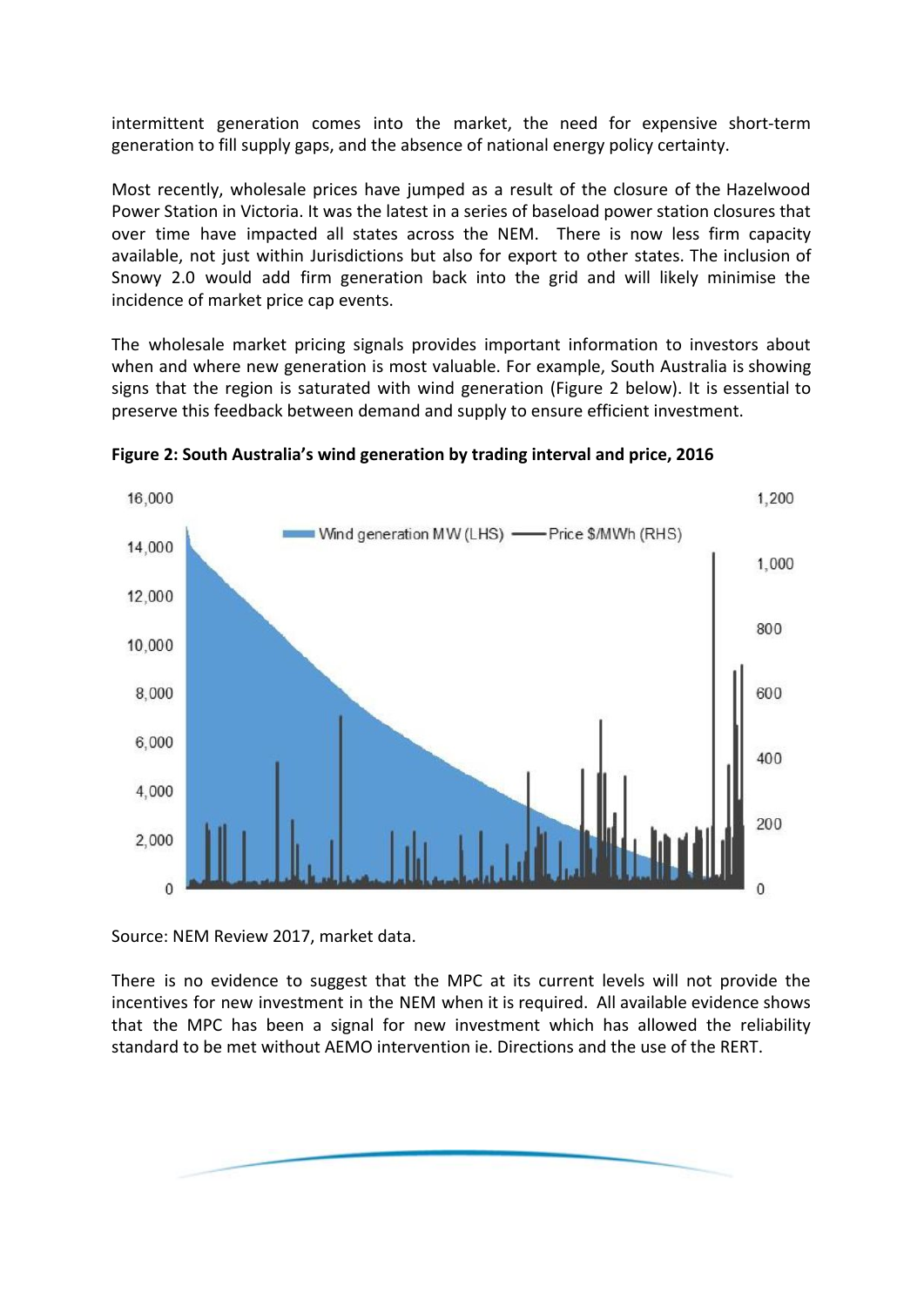The cumulative price threshold provides a safety net for the NEM to ensure the financial stability of the market. Since market start the CPT has only been activated on 5 occasions which provides a clear indication that it is set at the right level.

The administered price cap is set at a level that maintains incentives for suppliers to provide energy in an administered price period. The Short Run Marginal Cost of generators are in general at or below the \$300/MWh level. Hence we are supportive of leaving the administered price cap at \$300/MWh for all periods when there is an administered price period.

## **Market Floor Price**

In 2014, to assist the Panel in its review, ROAM consulting were engaged to undertake market modelling. Snowy Hydro believes ROAM's analysis, which indicates that the current MFP is approximately at the right level, continues to be appropriate. Table 1 below shows the range of MFP required within each cycling class for one hour cycling to be beneficial.

| <b>Cycling Class</b>    | <b>Minimum MFP</b> | <b>Maximum MFP</b> |  |  |
|-------------------------|--------------------|--------------------|--|--|
| Small sub-critical coal | $-594$             | $-299$             |  |  |
| Large sub-critical coal | $-758$             | $-342$             |  |  |
| Supercritical coal      | $-674$             | $-444$             |  |  |
| <b>CCGT</b>             | $-240$             | $-81$              |  |  |

#### **Table 1: Market Floor Price Requirement for 1 Hour Cycling**

Source: ROAM Consulting, 2014, "*Reliability Standard and Settings Review*"

We are however concerned that there are inconsistencies in the approaches used to determine the MPC and the MFP. With the MPC the aim was to derive a price that would make a new entrant gas turbine viable when a NEM region experiences 0.002 per cent unserved energy. Whereas the MFP analysis was based on the marginal cost cycling.

The AEMC highlights that "*there has not been a clear increasing trend in low price events driven by an excess of generation*" which the AEMC suggest would not merit in <sup>4</sup> re-examination of the MFP level. With more intermittent generation coming into the market Snowy Hydro expects intermittency to become more prevalent. At times of high wind, intermittent technologies continue to run even if there is excess generation. South Australia, which is sourcing almost half of its electricity from intermittent generation, was the state which achieved the highest frequency of low price events in 2016. A lower market floor would be required to allow more efficient signaling of the cost of cycling. We note that the MFP has been -\$1,000/MWh since December 2000 despite significant changes in the energy market.

<sup>4</sup> Reliability Panel, Reliability standard and reliability settings review 2018, Issues Paper, 6 June 2017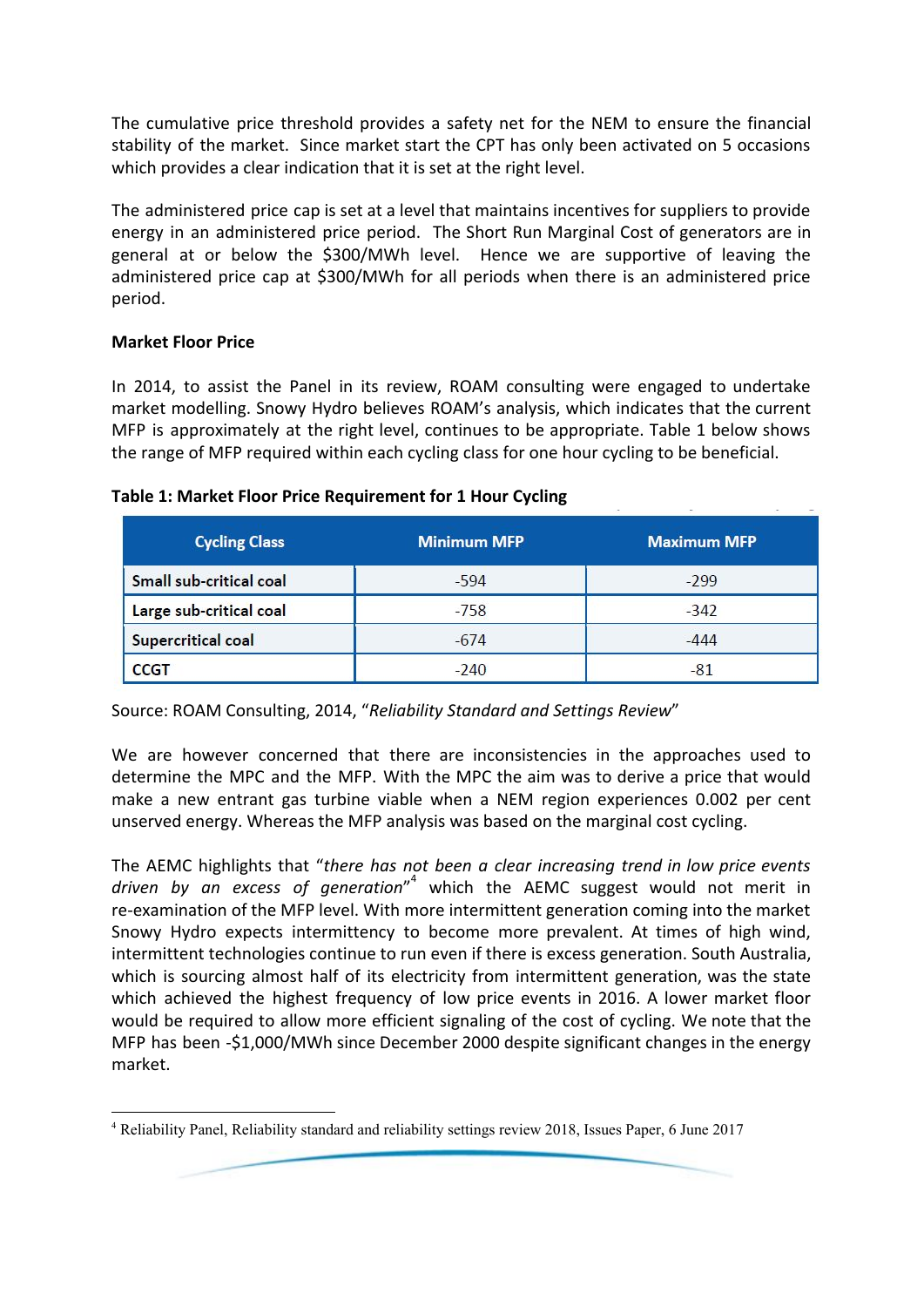The increased intermittent generation will require the MFP to be progressively negative so as to allow economic cycling. Figure 3 below shows the time of day and wind generation level for negative spot prices for South Australia in 2015-16. Most negative spot prices occurred when wind generation was relatively high, or during the middle of the day when high wind generation coincides with rooftop PV generation at the peak of daylight hours.



**Figure 3: Negative South Australian spot prices, average wind and rooftop PV generation by time of day (2015-16)**

Source: AEMO, 2016, "South Australian Renewable Energy Report", December 2016

The large potential hourly variation of wind means firm generators will be required to more frequently cycle for short intervals. In 2011 AEMO NTNDP<sup>3</sup> analysis examined the potential variablity in hourly rates of change from wind and demand in 2019-2020. The report found very large potential hourly variation of 3,798 MW which meant thermal generators may be required to more frequently cycle for short intervals. The analysis although dated supports the view that the MFP needs to be sufficiently negative to allow economic cycling.

<sup>5</sup> AEMO 2011 National Transmission Network Development Plan (NTNDP)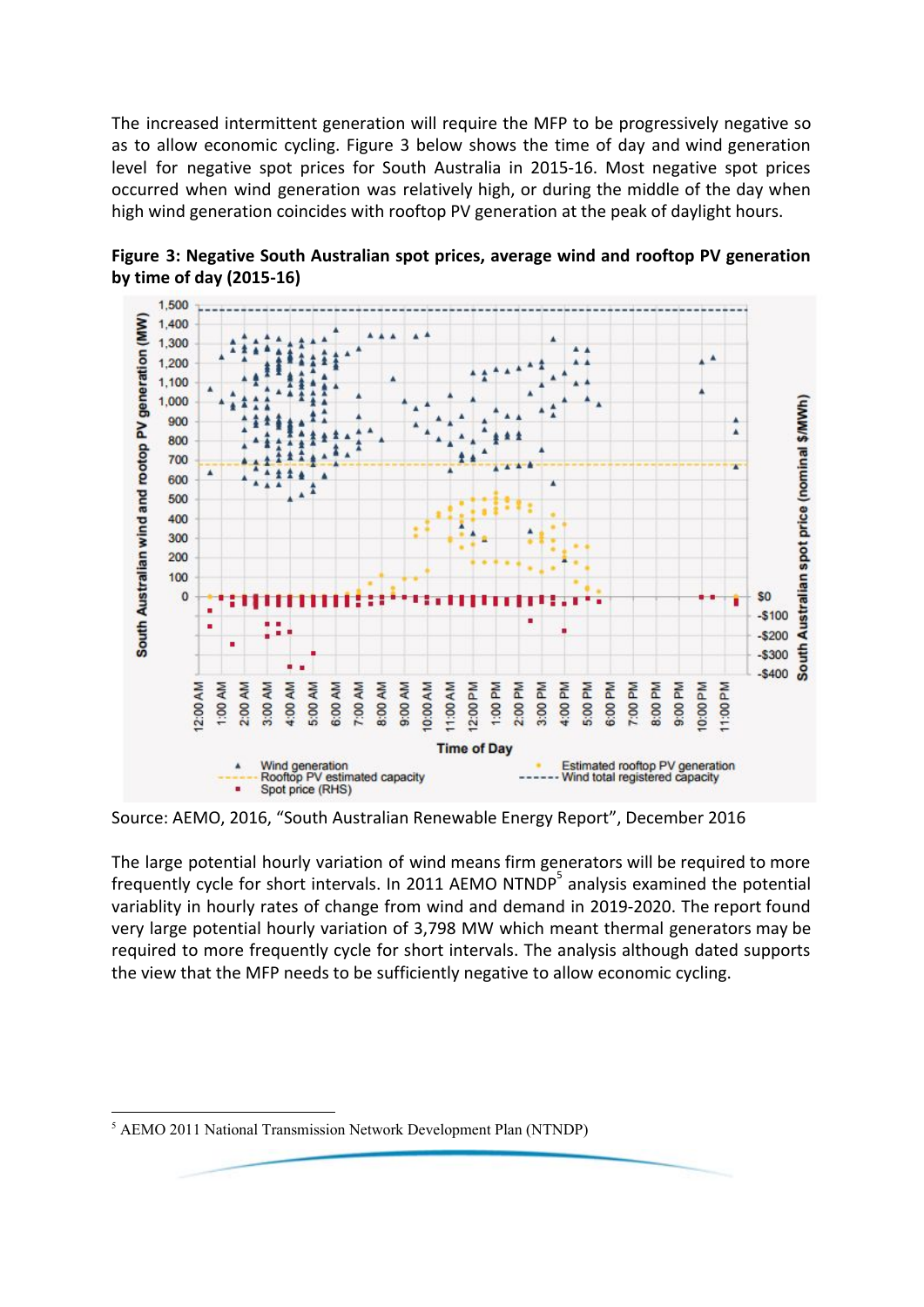|                                            | QLD | <b>NSW</b> |      | South Aus | Tas | <b>NEM</b> |
|--------------------------------------------|-----|------------|------|-----------|-----|------------|
| Maximum hourly increase (wind)             |     | 375        | 590  | 914       | 604 | 1517       |
| Maximum hourly decrease (demand)           | 697 | 1153       | 930  | 347       | 372 | 2281       |
| Maximum hourly variability (wind & demand) | 697 | 1528       | 1520 | 1261      | 976 | 3798       |

## **Figure 4: Variability in hourly rates of change from wind and demand in 2019-2020**

Source: AEMO 2011 National Transmission Network Development Plan (NTNDP)

If the MFP was raised to a higher value it would not allow generators with higher cycling costs to continue to operate during periods of low demand. Generators would have to incur high cycling costs which is inefficient because cheaper (low cycling cost plant) would have been prepared to cycle instead of paying the MFP if the price was more appropriately set at lower (more negative) value. Alternatively, if the MFP is insufficiently low, the higher cost cycling may declare itself unavailable instead of incurring high cycling costs. This would not be an efficient outcome as plant with high cycling costs also provide essential ancillary services such as synchronous inertia which is required for system security and reliability as the market becomes increasing more variable with intermittent generation plant.

Snowy Hydro also supports an analogous methodology to that applied to the MPC for the determination of MFP. This would entail assessing what level the MFP has to be to encourage new entrant technologies that could alleviate excess generation. These technologies may be pump storage, storage batteries etc. The concept is that the MFP has to be sufficiently low to provide an appropriate pricing signal to these new entrant technologies.

Additionally, to avoid generation being constrained off and as a result not being able to sell hedge products, the MFP will need to be lower if the MPC was to continue to increase due to CPI.

For all the reasons outlined above, Snowy Hydro strongly recommends indexing the MFP to a lower value in line with the indexation of the MPC.

### **Modelling for the Review**

Snowy Hydro believes that if modelling is undertaken for this review it should consider the increasing levels of intermittent output, the current environment of higher gas prices and the interaction between prices and demand.

The modelling undertaken in 2010 included the existing and committed generation, forced and planned generator unit outages, energy projections; and network constraints. We are concerned that the 2010 report did not include the removal of firm generation and the significant increase in intermittent generation.

We also note the findings of Oakley Greenwood's Assessment of Approach to Market Modelling report, and agree that future modelling needs to be revised to cater for recent changes in the market, such as the reduction in surplus due to the closure of Hazelwood